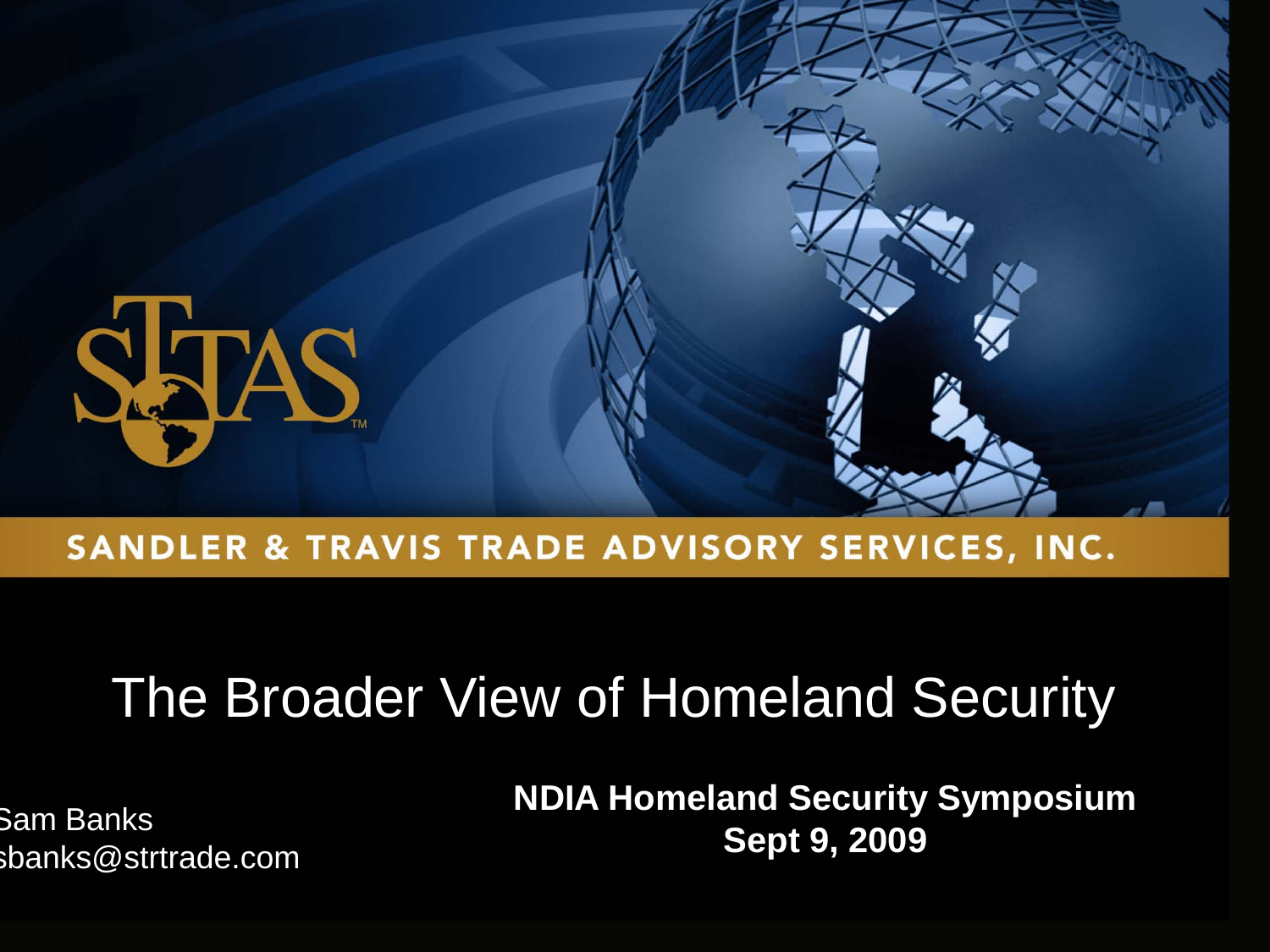

SANDLER & TRAVIS TRADE ADVISORY SERVICES, INC.

### **Homeland Security is not just about terrorism**

### **It is also about vulnerabilities in:**

**Public Health Immigration Consumer Safety <b>Contraband Economic Security Human Trafficking**

**American Agriculture American Ecosystems**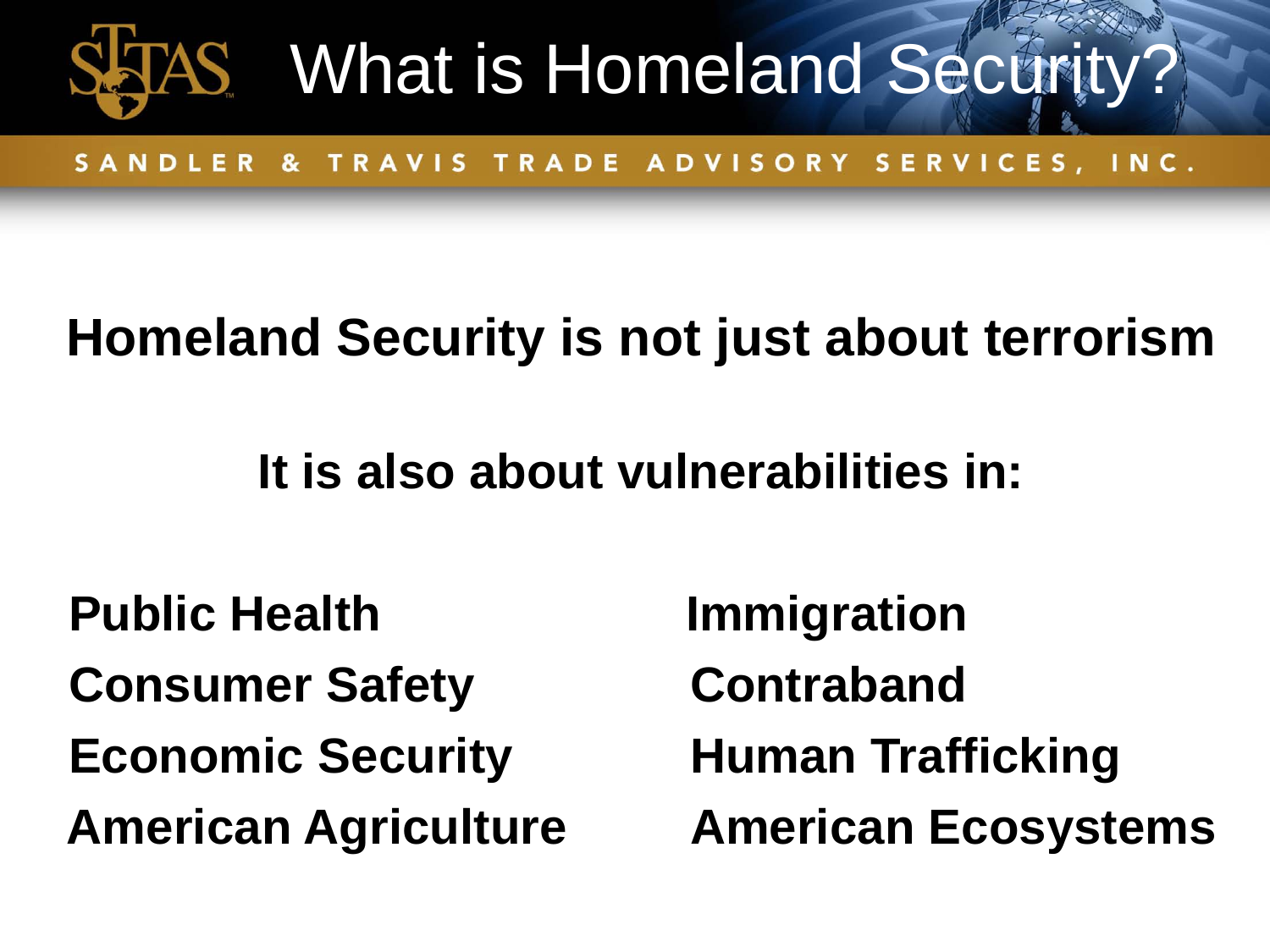

# In the News

- **H1N1 flu may infect half the U.S. population** this year, hospitalize 1.8 million patients and lead to as many as 90,000 deaths… The White House 8/24/09
- 44% of all consumer products are imported but represent over **75% of unsafe product recalls**...CPSC
- **Contaminated blood thinner** from China found in 11 countries and associated with 81 deaths in the United States… NY Times 4/22/08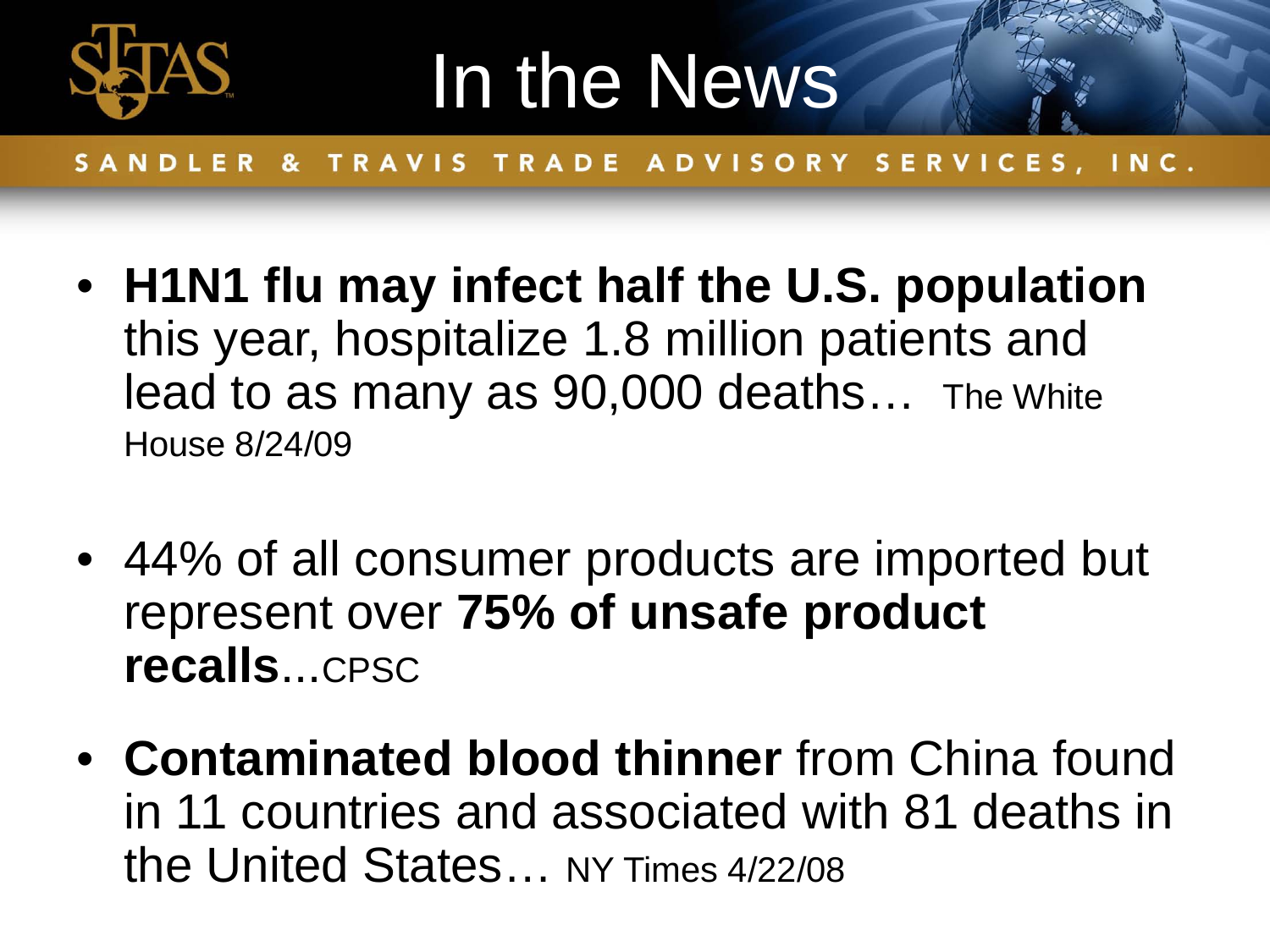

# In the News

- Since Jan 2008, more than **7,000 Mexicans have died**, most connected to the drug trade or law enforcement. Many victims were tortured. Beheadings become common… NY Times 3/22/09
- Estimated that more than **10% of global medical supply chain are counterfeit**, and more than 50% in some countries... World Health **Organization**
- 80% of seafood is imported and accounts for 15% of the US food-borne illness...CDC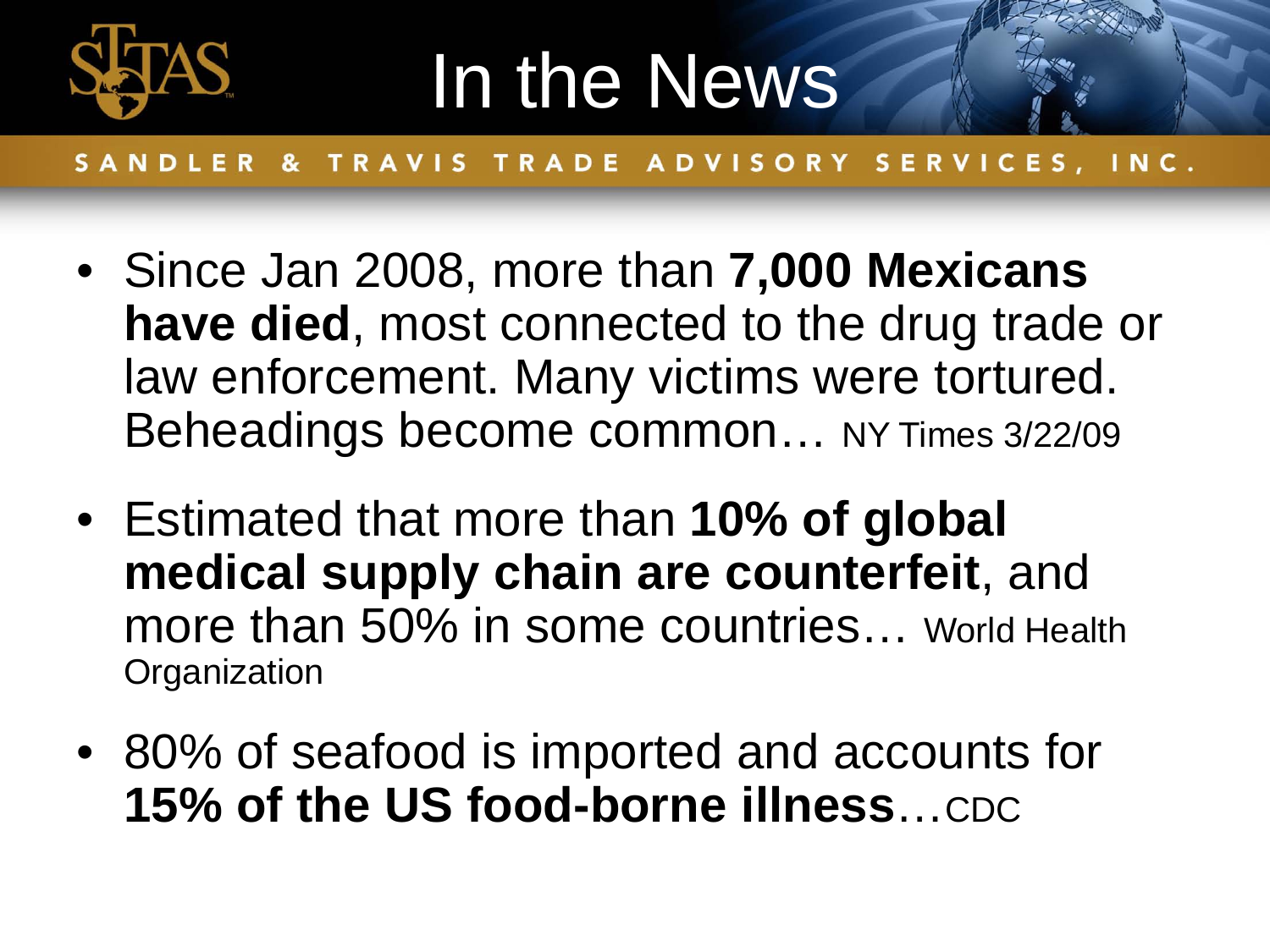## **Supply Chain Management**



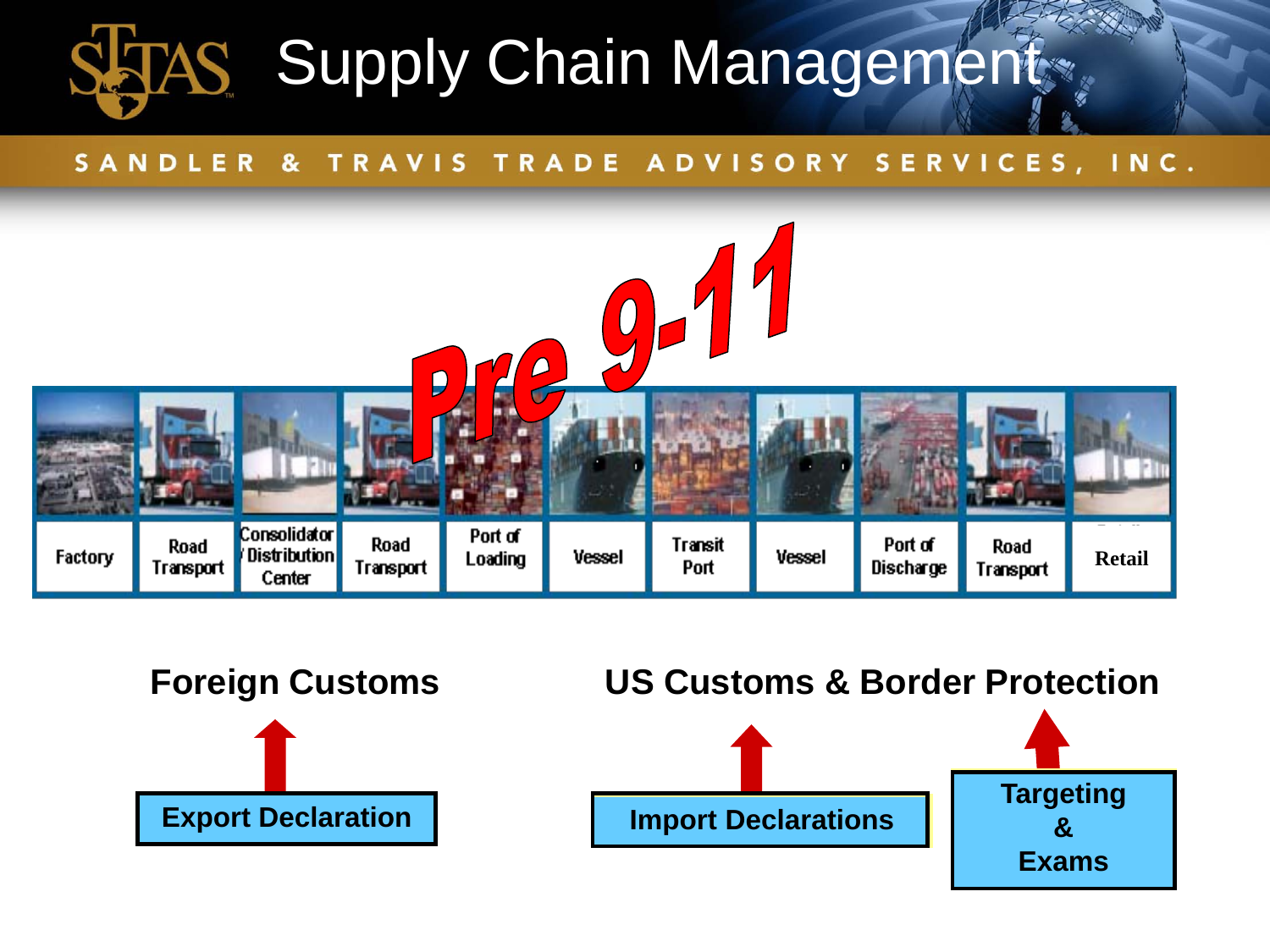

## Supply Chain Security Mgmt

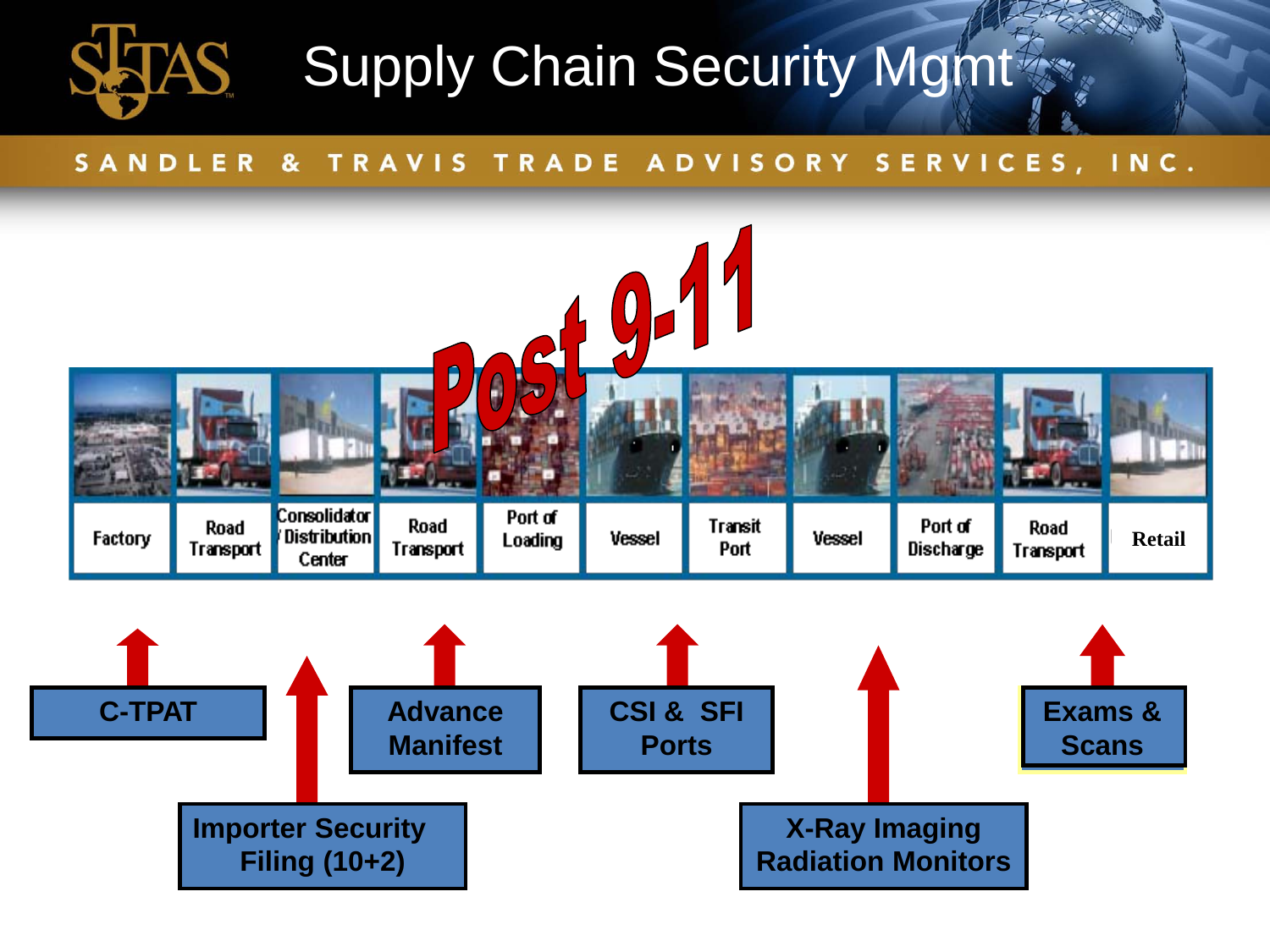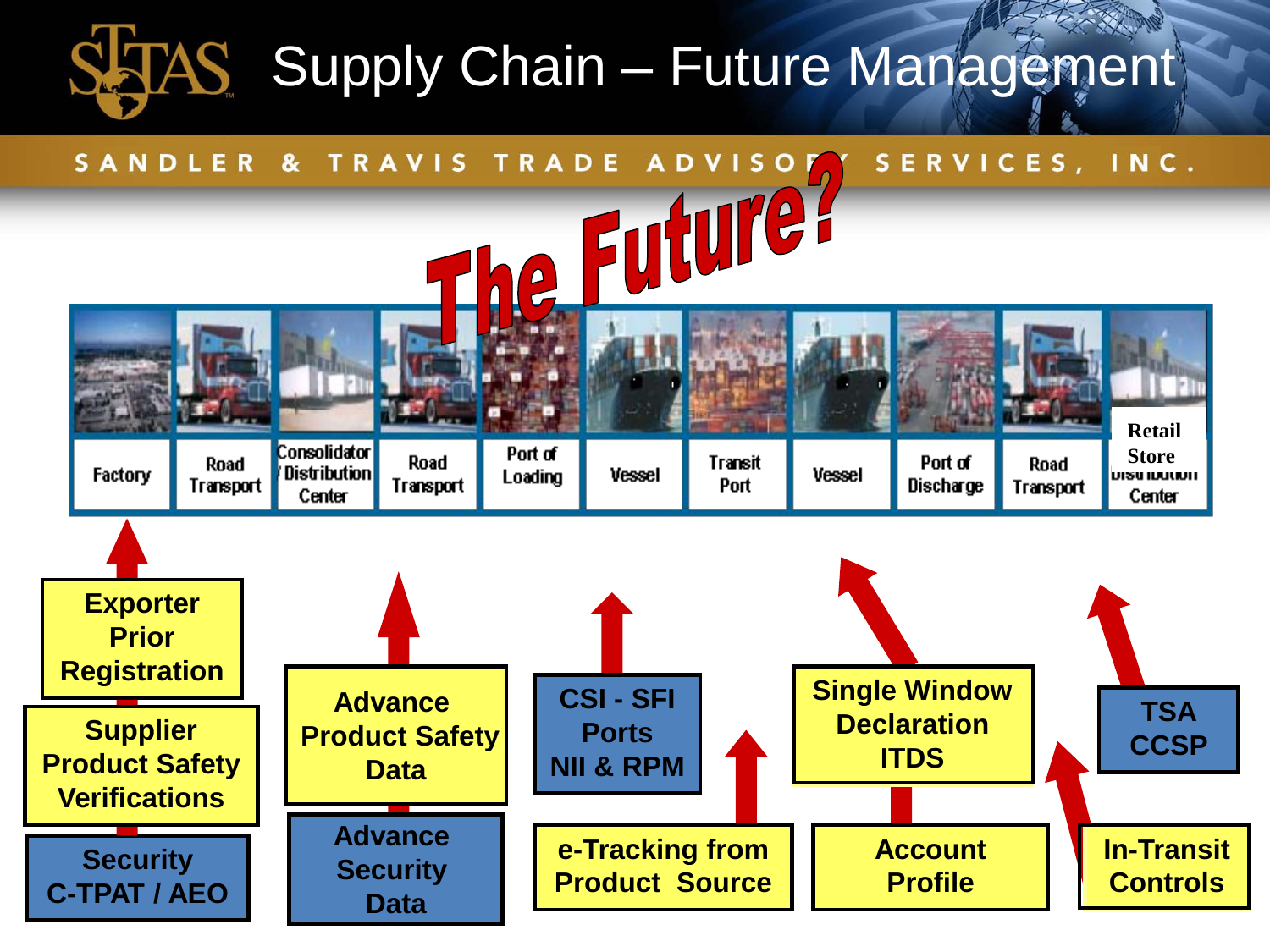# **STAS The Movement of People**

#### DLER & TRAVIS TRADE ADVISORY SERVICES, INC.

## • Heavily Invested

- Commercial Air and Vessel Passengers
- Land Passengers at ports of entry

## • Current Investments

- Between the ports
- Detention and removal
- Future Investments
	- Immigration processes
	- Health screening
	- Immigration global coordination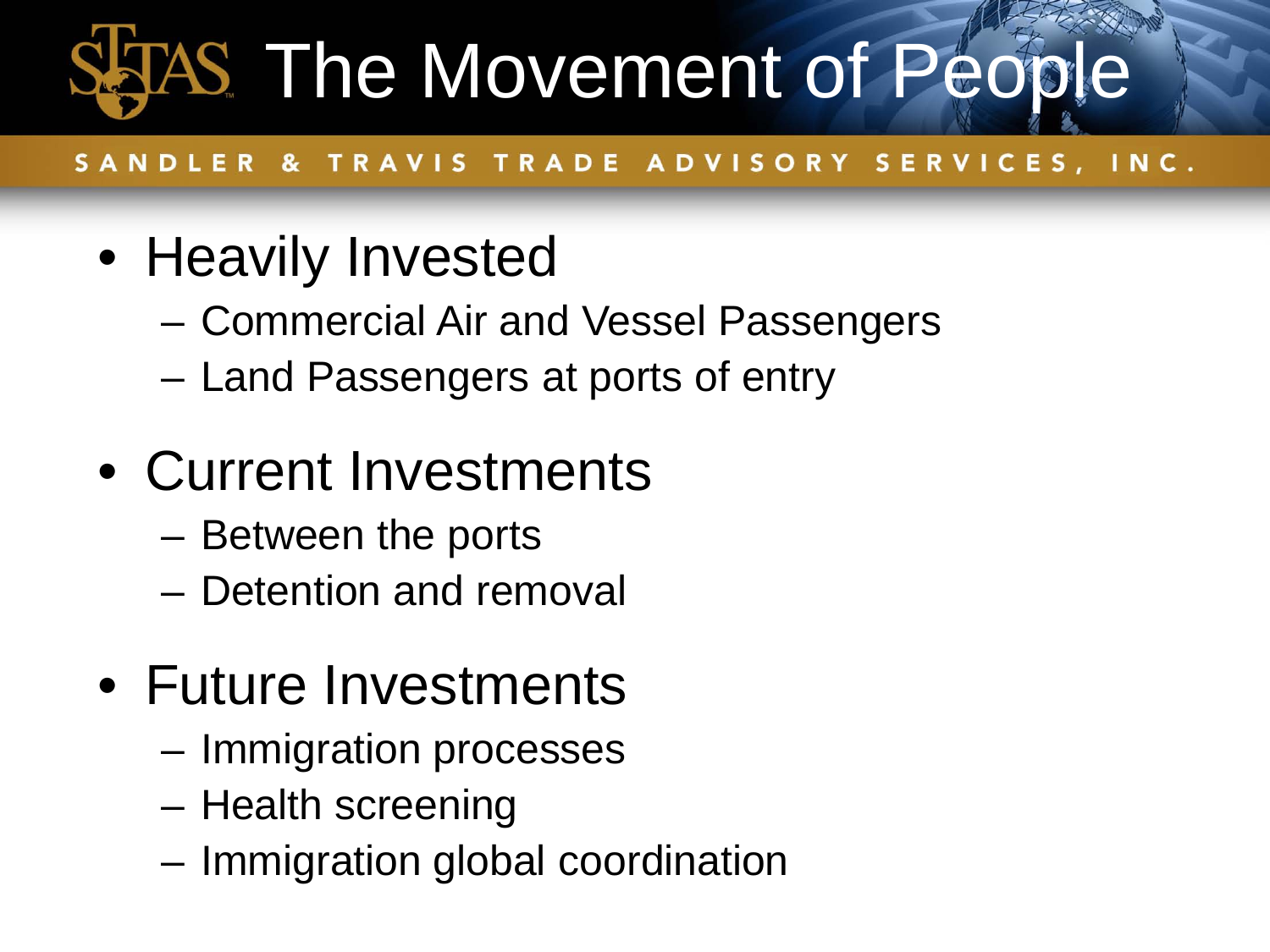# AS The Movement of Goods

- Heavily Invested
	- Commercial shipments (sea containers, trucks, rail)
- Current Investments
	- Air cargo security screening
- Future Investments
	- Food safety
	- Product Safety
	- Mail